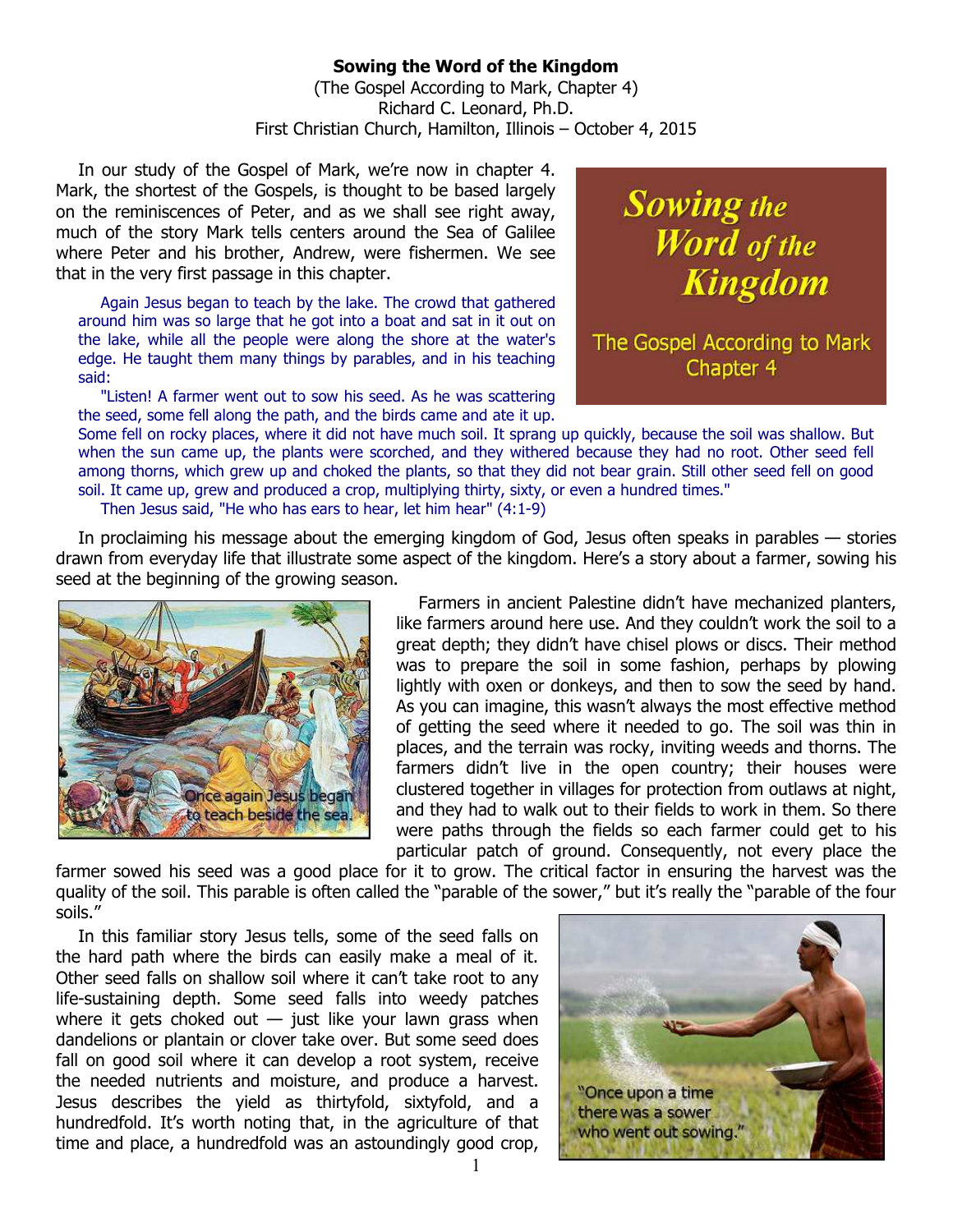and even sixtyfold was probably out of the ordinary. In this parable, Jesus is going for something well above average!

The "parable of the soils" is a parable of the growth of the kingdom of God  $-$  the message that the Lord has returned to his people and is beginning to expand his rule in their midst. But this parable is also a parable about parables. Jesus is going to explain this in the next passage, and show his disciples how the parables illustrate how God's kingdom works. But already we see that the critical factor in the growth of the kingdom isn't the accuracy of the sower's aim, or the hybrid quality of the seed. The decisive factor in the harvest is the quality of the soil.



Some of our men went to a gathering not long ago where Jim Powell was the speaker. Jim Powell is the pastor of Richwoods Christian Church in Peoria, a church that grew from a handful of members to thousands under his leadership. Jim wrote a book that Fred brought back with him, and I've also acquired a copy. The title of the book is *Dirt Matters*, and I believe it's the best, most realistic, book about renewing church life I've ever come across. Jim Powell's main point is that if a church is going to grow and fulfill its mission to expand God's kingdom, the big question is: "What kind of soil do we find in that church?" Another way of asking the question is, "What's the culture of the church?" Is the climate in our church a welcoming climate for new people? Is there conflict in the congregation about the church's purpose, or about worship style, or about how decisions are made? Is the congregation just "rocking along" in a kind of nostalgia for the

"good old days," or is there a willingness to hear and respond to a fresh word from the Lord, and make some changes? Are church leaders just looking for superficial gimmicks to revive the church, without getting down to deeper issues? You get the idea. Here's a paragraph from *Dirt Matters*:

The reality is you can change the name, the logo, the bulletin, or the dress code; you can remodel the nursery and offer free coffee and donuts; but if visitors walk into your church and sense an unhealthy culture, it really doesn't matter. You may draw people in, but you're not likely to keep them.

What worked for other congregations is irrelevant. If we don't address the culture of our churches, these cursory changes amount to little more than wasted money, wasted energy, and naïve optimism. (page 11)

As you can see, Jim Powell's book is a direct spin-off from Jesus' parable of the four soils. When it comes to sowing the seed of the kingdom of God, Jesus is telling us, Dirt Matters.

## Let's pose our first question for today: **What kind of soil does our church represent? Is it a hard and resistant soil, or a soil ready to receive the word of God? Is the culture of our church one that might "turn people off," or one that welcomes new people into the kingdom of God?**

When he was alone, the Twelve and the others around him asked him about the parables.

He told them, "The secret of the kingdom of God has been given to you. But to those on the outside everything is said in parables so that, " 'they may be ever seeing but never perceiving, and ever hearing but never understanding; otherwise they might turn and be forgiven!'" (4:10-12)

Now Jesus explains to his disciples why he teaches in parables. The purpose of teaching in parables, rather than coming out directly with the proclamation of God's emerging kingdom, is so that people won't understand! That sounds counterintuitive, doesn't it? We would expect Jesus to want to make his message as clear as possible, and here he's telling his disciples that the parables are a way of *veiling the message* from most people.

Let's remind ourselves that the good news of the kingdom of God is the working out of what God has been telling his people all along, through the Hebrew Scriptures  $-$  the Law, the Prophets, and the Psalms. And the great prophets of Israel almost always



found their message of God's rule and judgment rejected by the people they were speaking to. When Jesus says he teaches in parables so that "they may look and look but never see, and hear and hear but never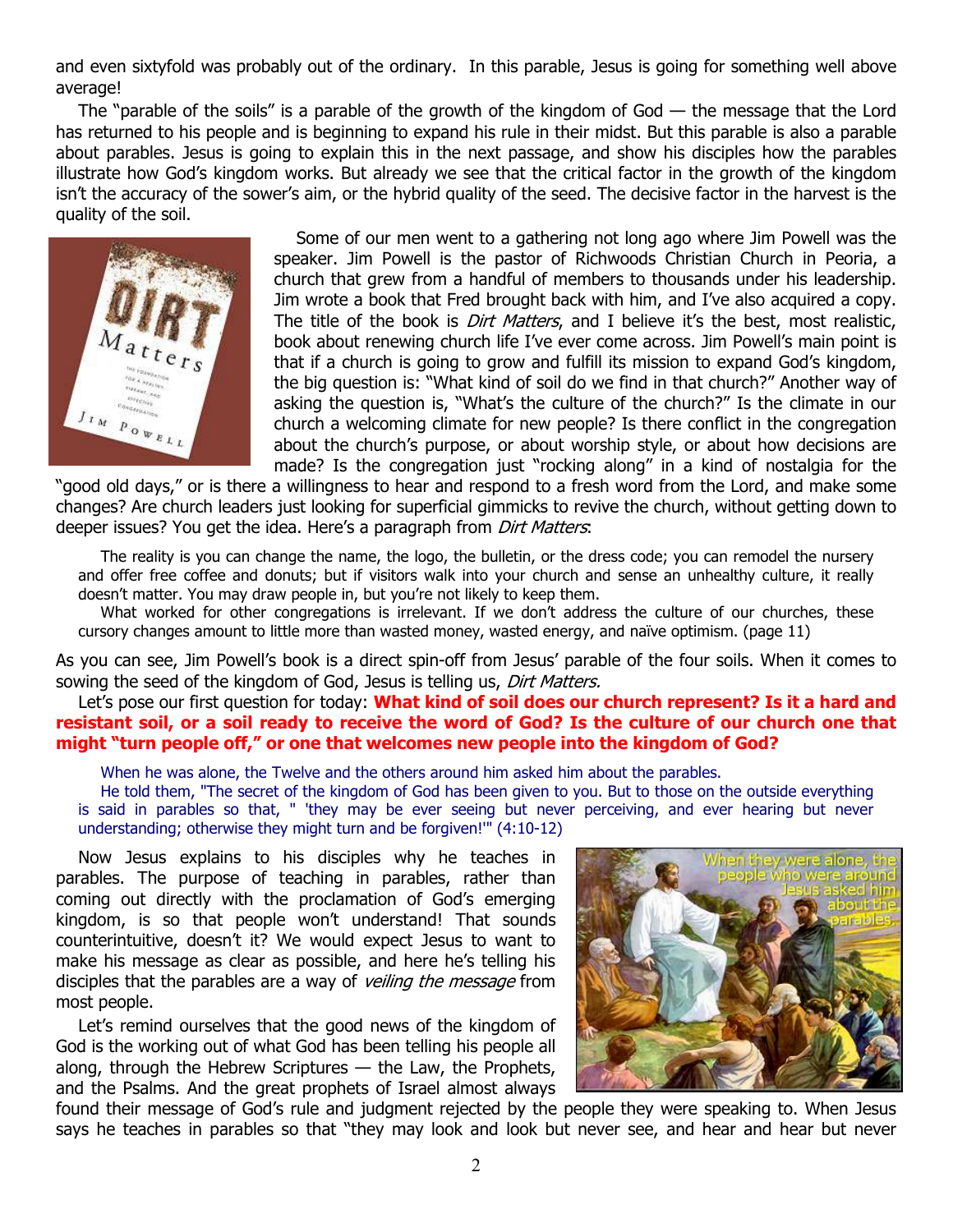understand; otherwise they would turn and be forgiven," he's actually quoting from Isaiah, chapter 6. It was Isaiah's experience that when he called for his people to repent, and return to the Lord, they wouldn't respond or even listen. For most people, caught up in the issues and problems of living in a challenging world, the Lord's purpose just isn't "on their radar screen." So people are often offended by the news that God is alive and involved in their situation, because to take that message seriously would mean they need to make some changes in their attitudes and expectations. Jesus is looking for the people who are ready to hear what God has to say; he's looking for the right soil in which to plant the seed of the word of God, because "dirt matters." So he teaches in parables.

There's another reason, I believe, that the message of the kingdom has to be concealed from the indifferent, the unready, and the hostile. It goes back to what we often see at work in the Gospel of Mark what scholars have called the "Messianic secret." Jesus, the bringer of the kingdom, is the Lord's anointed one, or Messiah. But if that "secret" became too widely known, the religious and governmental authorities would find their position threatened. Already we've seen, in Mark's account, that the Pharisees and the Herodians are conspiring to do away with Jesus. Eventually Jesus must go to the cross, taking up into himself all the sins of his people, so the Father can forgive them and give them the new life of the resurrection. But the time is not yet; as Jesus would say in John's Gospel, his "hour has not yet come." There are people to be healed, delivered from demons, made aware that God has returned to his people to live with them. Until that message penetrates people's hearts, who Jesus *really is* can be made known only to those who are ready to receive that word. Therefore, Jesus describes the coming kingdom only through parables.

## Let's ask this: **Am I one who hears and hears - Sunday after Sunday - but never really understands? Or does the word of God that I hear, or read, move me daily to turn to him as a loving, forgiving Father?**

Now Jesus goes on to unpack the "parable of the four soils." We don't have to say a lot about that because what he means is pretty clear.

Then Jesus said to them, "Don't you understand this parable? How then will you understand any parable?

"The farmer sows the word. Some people are like seed along the path, where the word is sown. As soon as they hear it, Satan comes and takes away the word that was sown in them. Others, like seed sown on rocky places, hear the word and at once receive it with joy. But since they have no root, they last only a short time. When trouble or persecution comes because of the word, they quickly fall away. Still others, like seed sown among thorns, hear the word; but the worries of this life, the deceitfulness of wealth and the desires for other things come in and choke the word, making it unfruitful. Others, like seed sown on good soil, hear the word, accept it, and produce a crop--thirty, sixty or even a hundred times what was sown" (4:13-20)



The parable of the four soils is different from other parables of Jesus. As I mentioned, it's really a parable about parables. Most parables make a point about the emergence of the kingdom of God, as we will see. But this parable is about the *preaching* of the kingdom. And it's almost the only parable Jesus explains to his disciples.

We can all relate to the picture Jesus paints for us of the sower, and how the seed he sows brings forth a different result depending on the soil it falls into. Like the pathway through the fields, we may become hardened and self-protective. We may feel we've been trampled upon by the thoughtless behavior of others, or by difficult conditions that we face. Our anger and self-pity

may act as a kind of asphalt or concrete paving around us to keep us from responding to God's invitation to life. How many people do you know who are so pressed down that they're not able to believe God wants to come to them?

On the other hand, we might respond gladly to the word of God to begin with, thinking that if we follow the Lord all our problems will be over. Then, when trouble comes, we find it's too hard to maintain our faith especially if other people make fun of us. Then again, we might decide it would be a good thing to follow the way of God, but other things get in the way — hobbies or recreational interests, perhaps, or the need to make more money so we can have the latest electronic gadget or a bigger house or a newer-model vehicle. The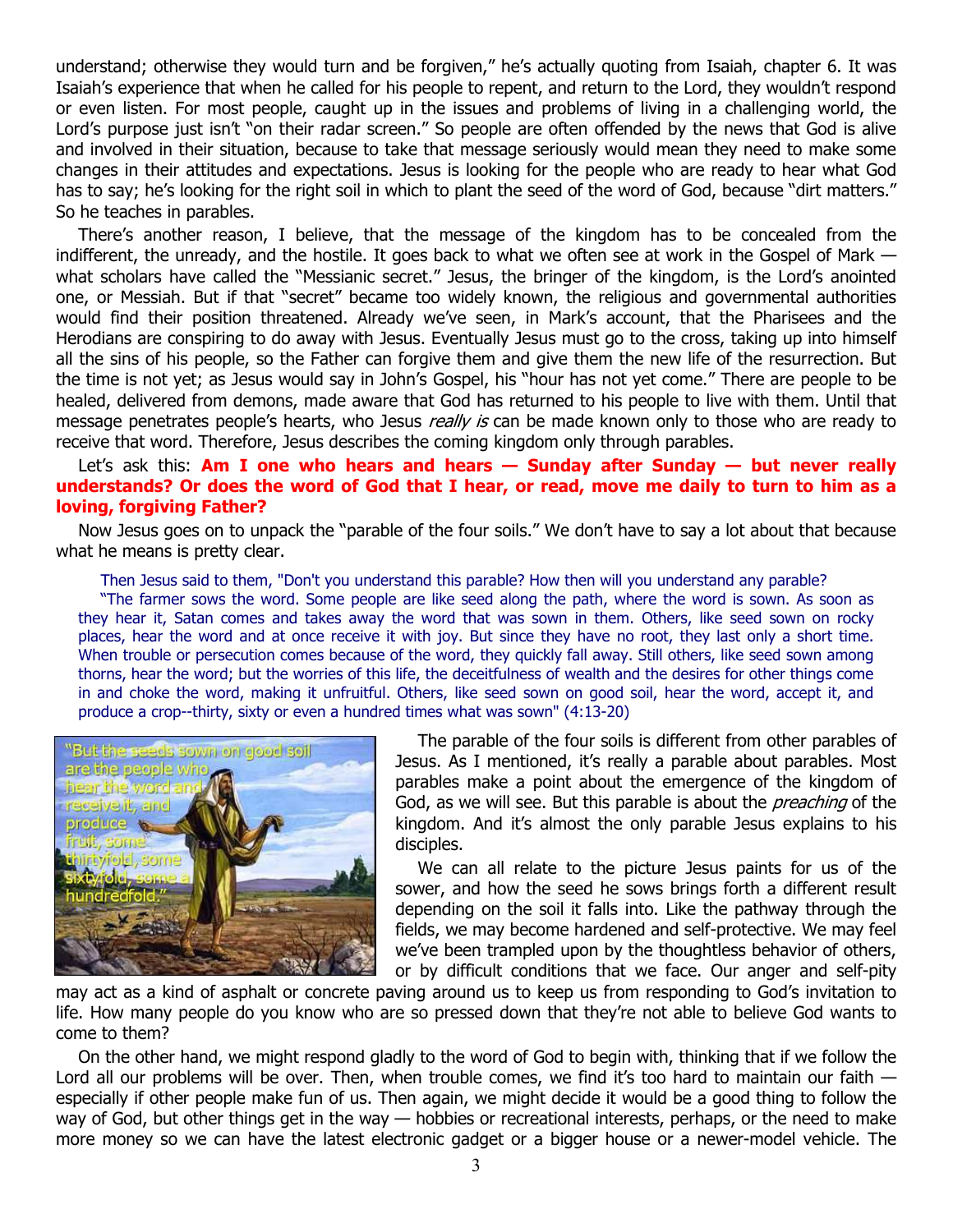clutter of life gets in the way of following the Lord, and our faith gets choked out like the seed that fell among the weeds and thorns. You and I know people for whom this is the situation, and we may have been there ourselves at one time or another.

What's amazing, in Jesus' parable, is that not all the seed fails to grow. The word of God also falls on good ground — soil that's prepared to take in the seed and nurture it, producing an abundant crop. As Jim Powell says, dirt matters. So our next question to ponder is this: **Am I a person who's open to the word of God and what it can do in my life? Am I listening to this message just for entertainment, or do I expect to do something different as a result — to make a difference in the lives of people around me that demonstrates that the kingdom of God is really here?**

He said to them, "Do you bring in a lamp to put it under a bowl or a bed? Instead, don't you put it on its stand? For whatever is hidden is meant to be disclosed, and whatever is concealed is meant to be brought out into the open. If anyone has ears to hear, let him hear."

"Consider carefully what you hear," he continued. "With the measure you use, it will be measured to you--and even more. Whoever has will be given more; whoever does not have, even what he has will be taken from him" (4:21-25)

We have here what scholars call a *catena*, or "chain" of sayings of Jesus. The connection between these three sayings isn't entirely clear at first. We have to remember that Mark is probably writing down material that came to him by word of mouth, from Peter or other believers. When Jesus said something striking and pointed, people remembered and handed down those sayings; but they didn't always hand down the background, or context, in which Jesus uttered these words. So Jesus might have said these things on different occasions, but Mark has collected them here. And let's recall, too, that Mark's Gospel is a summary that sometimes leaves out material we find more fully presented in Matthew or Luke, who had additional sources.

Nevertheless, these brief sayings are powerful images that tell us something about the coming of God's kingdom. The idea of "hiding your light under a bushel" has become a proverb even in our time; we say that of someone who has a talent they aren't using. But Jesus is always *speaking about the kingdom*, and his meaning here is clear: If we know the truth about God's activity in our life, and in today's world, we ought not to keep people in the dark about it. There are occasions when, by word or deed or both, we need to let people know that God is real to us, and he can be real to them also. The kingdom of God may be a "secret kingdom," but it's a secret that's meant to be revealed at the proper time. Like a birthday party you're secretly planning for a family member, there comes a time when the secret has to come out; there's no point to planning such a party if you're never going to throw it.



Finally, there's a warning here. Jesus mentions two things that get brought out more fully in other parts of the Gospels. If we're critical of other people because of what they do or say, let's be careful to apply the same standards to ourselves; as Jesus says in the Sermon on the Mount in Matthew, "Do not judge, or you too will be judged. For in the same way you judge others, you will be judged, and with the measure you use, it will be measured to you" (Matthew 7:1-2). And if God gives us abilities or resources to do good, then if we don't use those resources for their intended purposes we'll eventually lose them. That's what Jesus makes plain in the "parable of the talents," in Matthew 25.

## Question: **If I know the truth about God's gracious rule over all things, am I not obligated to live in a way that conforms to that truth, and to use my abilities to help others understand it?**

He also said, "This is what the kingdom of God is like. A man scatters seed on the ground. Night and day, whether he sleeps or gets up, the seed sprouts and grows, though he does not know how. All by itself the soil produces grain — first the stalk, then the head, then the full kernel in the head. As soon as the grain is ripe, he puts the sickle to it, because the harvest has come."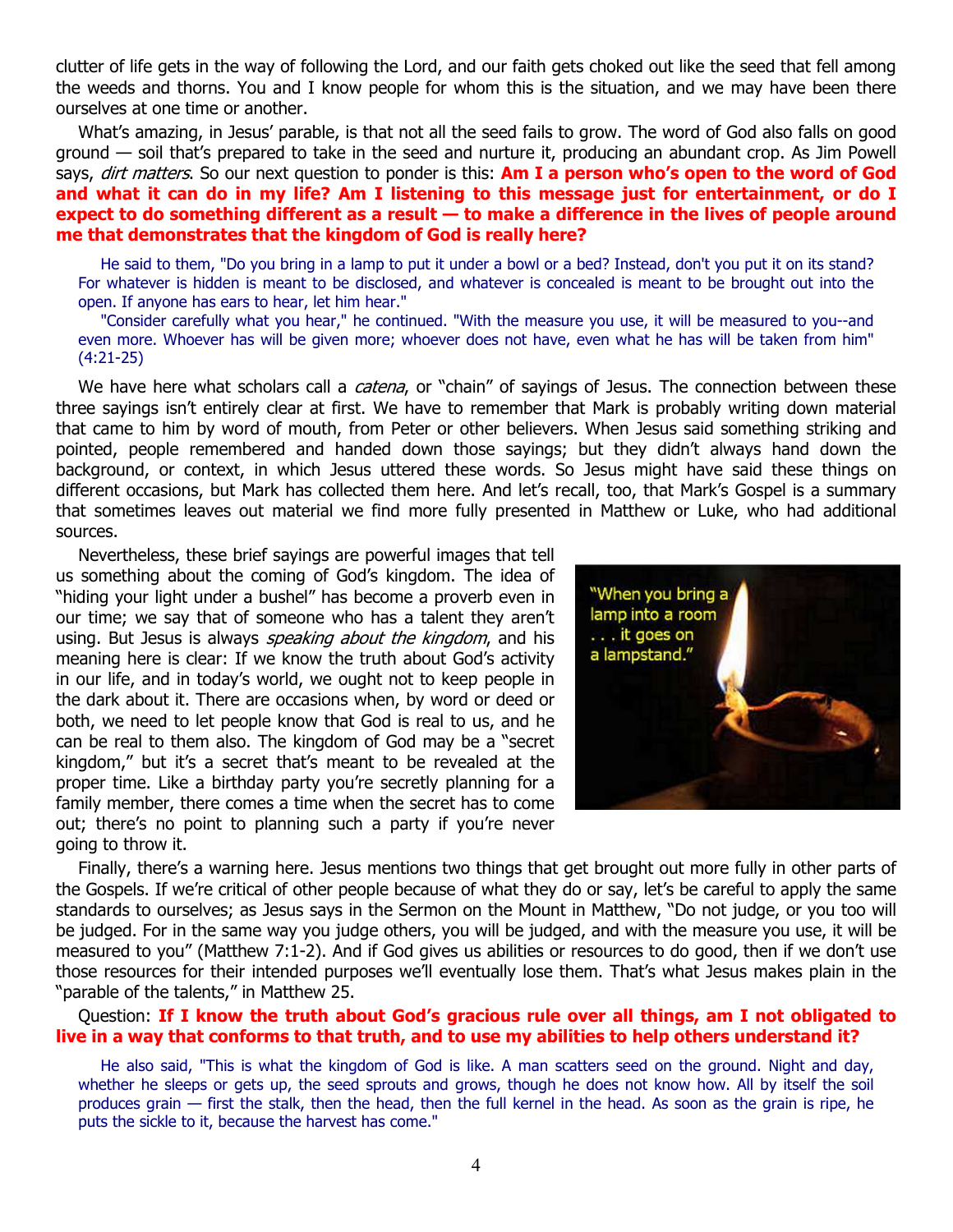Again he said, "What shall we say the kingdom of God is like, or what parable shall we use to describe it? It is like a mustard seed, which is the smallest seed you plant in the ground. Yet when planted, it grows and becomes the largest of all garden plants, with such big branches that the birds of the air can perch in its shade."

With many similar parables Jesus spoke the word to them, as much as they could understand. He did not say anything to them without using a parable. But when he was alone with his own disciples, he explained everything (4:26-34).

Jesus relates two more parables about seeds: the seed growing secretly, and the mustard seed. As with all parables, these stories describe the growth of the kingdom of God. When today's farmer plants a field of corn, wheat, beans or whatever, he doesn't just plant it and forget it; he might cultivate it with mechanized



equipment or, if he's not growing organically, he may apply herbicides or insecticides as the crop begins to grow. The ancient farmer didn't have those tools available; once the seed was in the ground, it just grew by itself as the rain and the sun supported its growth. But neither the ancient nor the modern farmer really knows *how or why* the seed grows; that's built into the DNA code of the cell nucleus, and modern crop geneticists are really as much in the dark about it as the ancient farmer, about whom Jesus says "the seed sprouted and grew without him knowing how it did it." Jesus is saying the kingdom of God is like that, and also like the tiny mustard seed that grows into a bush as large as a tree. People may plant the seed, but the growth of the kingdom is up to God.

Great results may come from even small beginnings. We shouldn't ever assume that our efforts, as a congregation, to proclaim the gospel and extend God's rule over this community are insignificant. We may not think we're doing much in providing space for the AA or Boy Scouts, or hosting the food pantry. We may not consider it a great work to take Communion to folks in the nursing home, or send some of our members each winter to help build homes in Mexico. We may not suppose we're advancing the work of God by gathering each week to hear the Word and lift our voices in praise. We may not put a lot of stock in the small ways we help and encourage our friends and neighbors, or witness to them about the possibilities the Lord has in store for them. But the day will come, Jesus tells us, when these seemingly small things Christian believers are doing will come to a surprising fruition, and the vision of the prophets will become reality: "The earth will be filled with the knowledge of the glory of the LORD, as the waters cover the sea" (Habakkuk 2:14).

Like the farmer, we don't have to know how God is doing this. But we do have to sow the seed to begin the process. Let's ask ourselves, then: **Am I doing something, no matter how seemingly insignificant, to make the presence of the Lord real in the lives of people I know — and leaving the result to God's faithfulness?**

That day when evening came, he said to his disciples, "Let us go over to the other side." Leaving the crowd behind, they took him along, just as he was, in the boat. There were also other boats with him.

A furious squall came up, and the waves broke over the boat, so that it was nearly swamped. Jesus was in the stern, sleeping on a cushion. The disciples woke him and said to him, "Teacher, don't you care if we drown?" He got up, rebuked the wind and said to the waves, "Quiet! Be still!" Then the wind died down and it was completely calm. He said to his disciples, "Why are you so afraid? Do you still have no faith?" They were terrified and asked each other, "Who is this? Even the wind and the waves obey him!" (4:35-41).

Finally, Mark ends what we call chapter 4 with the account of a storm on the Sea of Galilee. That body of water, which is really a fresh-water lake, is subject to sudden squalls that can overwhelm small craft like the fishing boats Peter and Andrew and James and John were using. Jesus and the disciples are crossing to the "other side" of the lake. They were starting from the north shore, near Capernaum, but from the point of view of the fisherman Peter who probably related this account to Mark, the "other side" wasn't the far south end of the lake but the east side, in the country of the Gerasenes, as we see in the next chapter. In the middle of their voyage, a windstorm comes up and the waves threaten to swamp the boat. The disciples can't